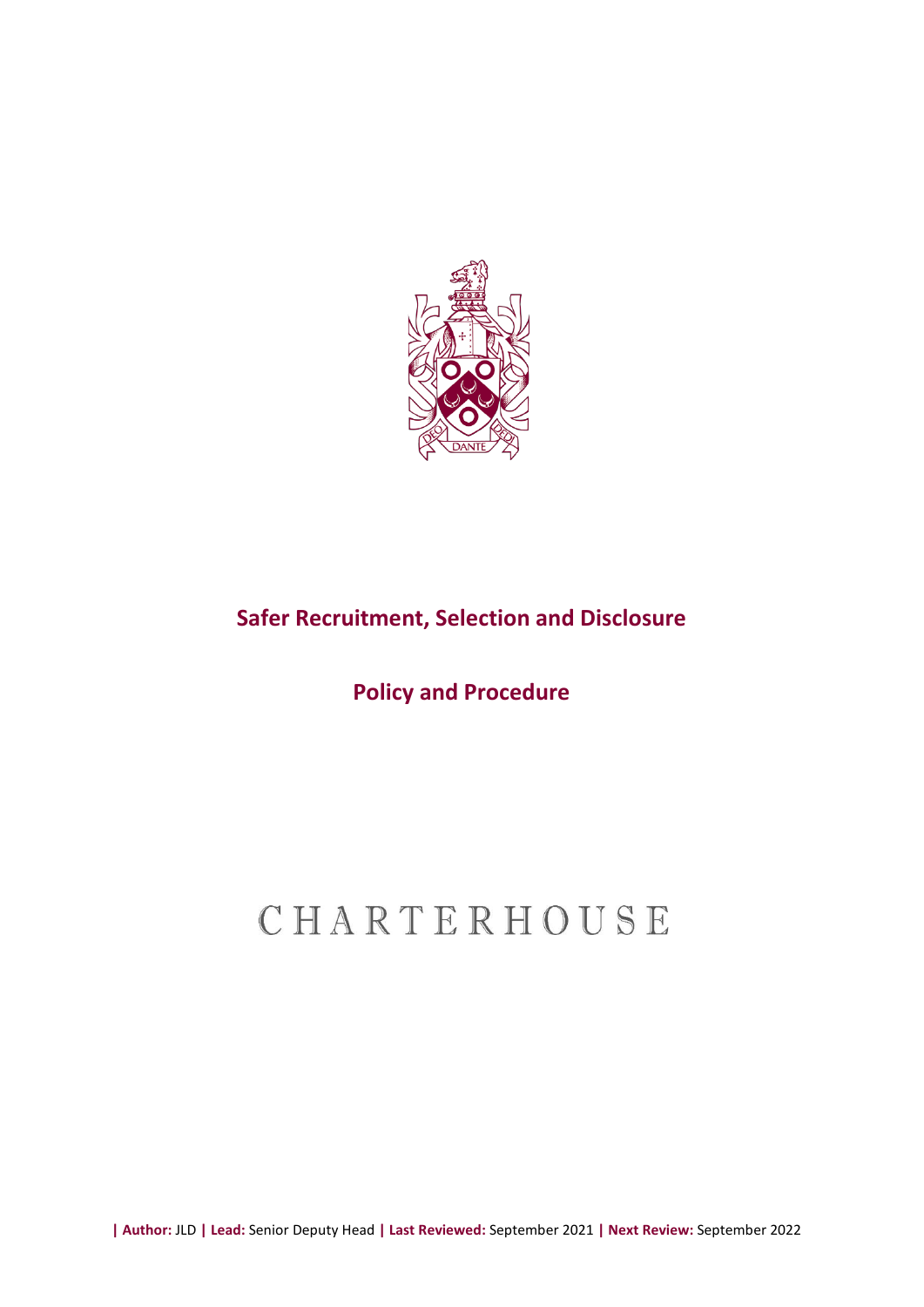

SAFER RECRUITMENT, SELECTION AND DISCLOSURE POLICY AND PROCEDURE

# C H A R T E R H O U S E

# 1 **Introduction**

Charterhouse (**the School**) is committed to providing the best possible care and education to its pupils and to safeguarding and promoting the welfare of children and young people. The School is also committed to providing a supportive and flexible working environment to all its members of staff. The School recognises that, in order to achieve these aims, it is of fundamental importance to attract, recruit and retain staff of the highest calibre who share this commitment.

The aims of the School's recruitment policy are as follows:

- to ensure that the best possible staff are recruited on the basis of their merits, abilities and suitability for the position
- to ensure that all job applicants are considered equally and consistently
- to ensure that no job applicant is treated unfairly on any grounds including race, colour, nationality, ethnic or national origin, religion or religious belief, sex or sexual orientation, marital or civil partner status, gender reassignment, disability or age
- to ensure compliance with all relevant legislation, recommendations and guidance including the Education (Independent School Standards) Regulations 2014 (**ISSRs**), the statutory guidance published by the Department for Education (**DfE**), *Keeping children safe in education* (1 September 2021) (**KCSIE**), *Disqualification under the Childcare Act 2006* (**DUCA**), the Prevent Duty Guidance for England and Wales 2015 (the **Prevent Duty Guidance**) and any guidance or code of practice published by the Disclosure and Barring Service (**DBS**); and
- to ensure that the School meets its commitment to safeguarding and promoting the welfare of children and young people by carrying out all necessary pre-employment checks.

Employees involved in the recruitment and selection of staff are responsible for familiarising themselves with and complying with the provisions of this policy.

# 2 **Data protection**

The School is legally required to carry out the pre-appointment checks detailed in this procedure. Staff and prospective staff will be required to provide certain information to the School to enable the School to carry out the checks that are applicable to their role. The School will also be required to provide certain information to third parties, such as the Disclosure and Barring Service and the Teaching Regulation Agency. Failure to provide requested information may result in the School not being able to meet its employment, safeguarding or legal obligations. The School will process personal information in accordance with its Staff Privacy Notice.

# 3 **Recruitment and selection procedure**

All applicants for employment will be required to complete an **application form** containing questions about their academic and employment history and their suitability for the role. Incomplete application forms will be returned to the applicant where the deadline for completed application forms has not passed. Should there be any gaps in academic or employment history, a satisfactory explanation must be provided. A curriculum vitae will not be accepted in place of the completed application form.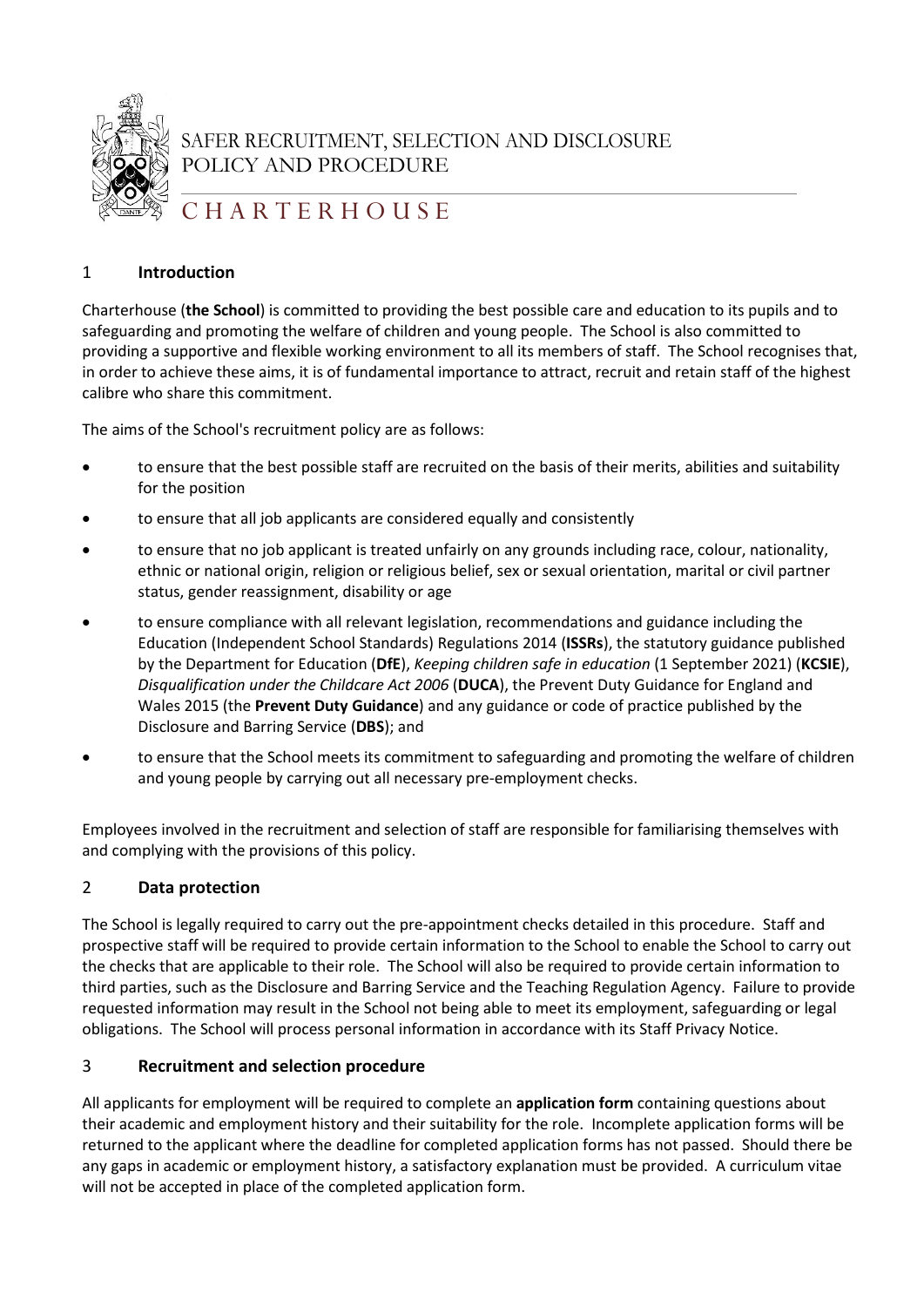Applicants will receive a job description and person specification for the role applied for. Application forms, job descriptions, person specifications, this policy and the School's child protection policy are available to download from the School's website and can be printed and forwarded to applicants on request.

The School will then conduct a shortlisting exercise by reviewing all application forms received in order to determine which applicants will be invited for interview. The shortlisting exercise will usually be conducted by two members of staff who will ideally also be involved in the interview process.

Shortlisted applicants will be invited to attend a **formal interview** at which their skills and experience will be discussed in more detail. All shortlisted applicants will be tested at interview about their suitability to work with children.

All shortlisted applicants will be required to complete a self-declaration form prior to interview in which they will be asked to provide information about their criminal records history and other factors relevant to their suitability to work with children. This information will be considered and discussed with applicants at interview.

If it is decided to make an offer of employment following the **formal interview**, any such offer will be conditional on the following:

- the agreement of a mutually acceptable start date and the signing of a contract incorporating the School's standard terms and conditions of employment
- verification of the applicant's identity (where that has not previously been verified)
- verification of qualifications, whether professional or otherwise, which the School takes into account in making the appointment decision, or which are referred to in the application form, whether a requirement for the role or not
- verification of the applicant's employment history
- the receipt of two references (one of which must be from the applicant's most recent employer) which the School considers to be satisfactory
- for positions which involve "teaching work", information about whether the applicant has ever been referred to, or is the subject of a sanction, restriction or prohibition issued by the Teaching Regulation Agency which renders them unable or unsuitable to work at the School
- for applicants who have carried out teaching work outside the UK, information about whether the applicant has ever been referred to, or is the subject of a sanction issued by a regulator of the teaching profession in any other country which renders them unable or unsuitable to work at the School
- where the position amounts to "regulated activity" (see section [4.3.2](#page-6-0) below) the receipt of an enhanced disclosure from the DBS which the School considers to be satisfactory
- where the position amounts to "regulated activity" (see sectio[n 4.3.2](#page-6-0) below) confirmation that the applicant is not named on the Children's Barred List\*
- information about whether the applicant has ever been subject to a direction under section 142 of the Education Act 2002 which renders them unable or unsuitable to work at the School
- for management positions, information about whether the applicant has ever been referred to the Department for Education, or is the subject of a direction under section 128 of the Education and Skills Act 2008 which renders them unable or unsuitable to work at the School
- confirmation that the applicant is not disqualified from acting as a trustee / governor or senior manager of a charity under the Charities Act 2011 (if applicable, see section [4.6](#page-9-0) below)
- confirmation that the applicant is not disqualified from working in connection with early or later years provision (if applicable, see section 4.7 below)
- verification of the applicant's medical fitness for the role (see sectio[n 4.8](#page-10-0) below)
- verification of the applicant's right to work in the UK; and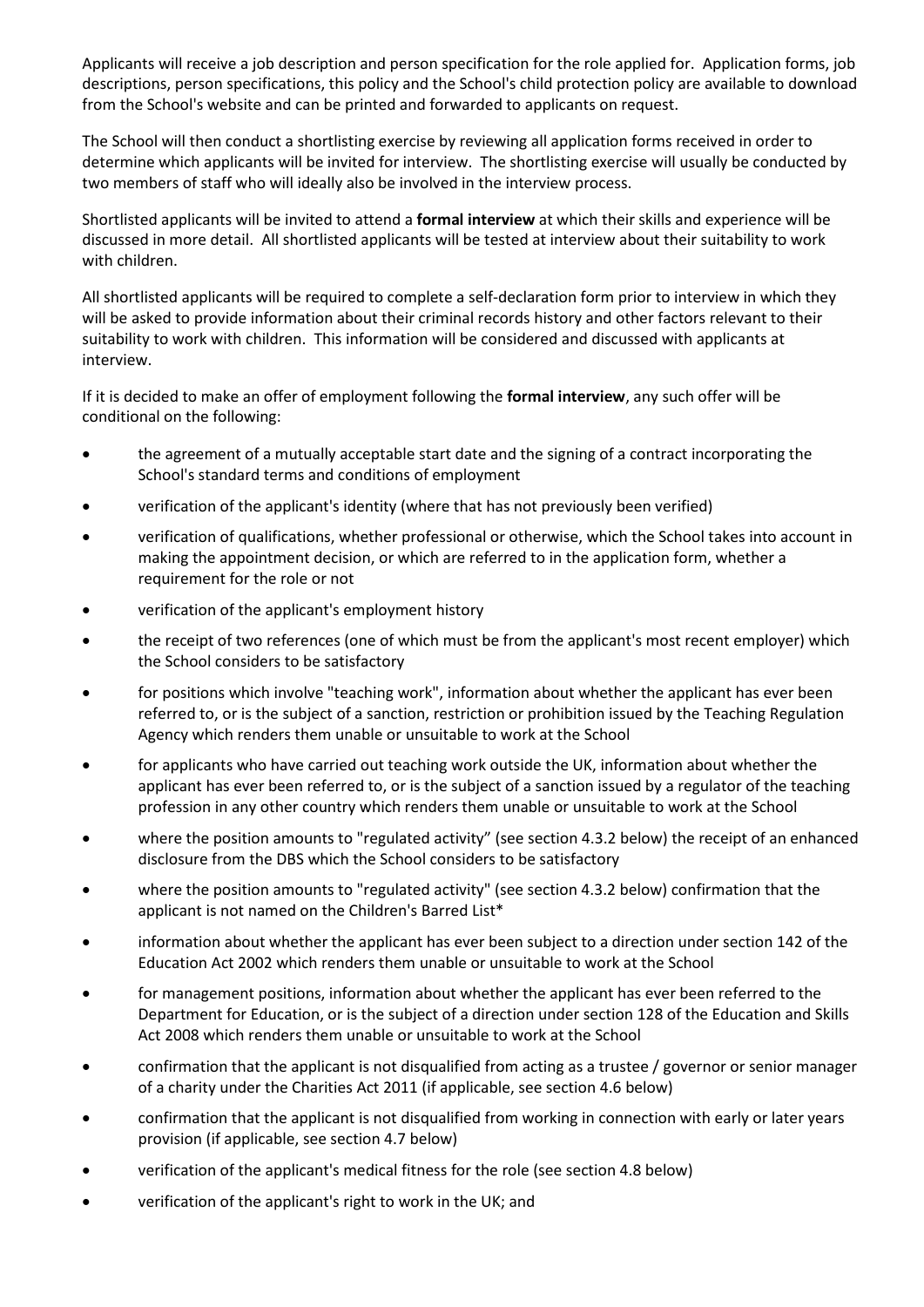• any further checks which the School decides are necessary as a result of the applicant having lived or worked outside of the UK which may include an overseas criminal records check, certificate of good conduct or professional references.

**\*The School is not permitted to check the Children's Barred List unless an individual will be engaging in "regulated activity". The School is required to carry out an enhanced DBS check for all staff, supply staff and governors who will be engaging in regulated activity. However, the School can also carry out an enhanced DBS check on a person who would be carrying out regulated activity but for the fact that they do not carry out their duties frequently enough i.e. roles which would amount to regulated activity if carried out more frequently.**

**Whether a position amounts to "regulated activity" must therefore be considered by the School in order to decide which checks are appropriate. It is however likely that in nearly all cases the School will be able to carry out an enhanced DBS check and a Children's Barred List check.**

# 4 **Pre-employment checks**

In accordance with the recommendations set out in KCSIE, DUCA and the requirements of the ISSRs and the *Boarding schools: national minimum standards* the School carries out a number of pre-employment checks in respect of all prospective staff.

In addition to the checks set out below, the School reserves the right to obtain such formal or informal background information about an applicant as is reasonable in the circumstances to determine whether they are suitable to work at the School. This may include internet and social media searches.

In fulfilling its obligations the School does not discriminate on the grounds of race, colour, nationality, ethnic or national origin, religion or religious belief, sex or sexual orientation, marital or civil partner status, gender reassignment, disability or age.

# <span id="page-3-0"></span>4.1 **Verification of identity, address, right to work in the UK and qualifications**

All applicants who are invited to an interview will be required to bring with them evidence of their identity, right to work in the UK, address and qualifications.

The School asks for this information at interview to ensure that the person attending interview is who they claim to be, that they are permitted to work for the School if appointed and that they hold appropriate qualifications.

**Identity and address**: all applicants must bring with them to interview, original documents which evidence their identity and address as set out below and in the list of valid identity documents at [Appendix 1](#page-14-0) (these requirements comply with DBS identity checking guidelines):

- one document from Group 1<sup>\*</sup>; and
- two further documents from either of Group 1\*, Group 2a or Group 2b, one of which must verify the applicant's current address; and

(\*applicants must always provide their birth certificate as one form of identity unless there is good reason why this cannot be provided).

Where an applicant claims to have changed their name by deed poll or any other means (eg. marriage, adoption, statutory declaration) they will be required to provide documentary evidence of the change. They will also be required to provide their birth certificate.

The School asks for the date of birth of all applicants in order to verify identity and check for any unexplained discrepancies in the employment and education history. The School does not discriminate on the grounds of age.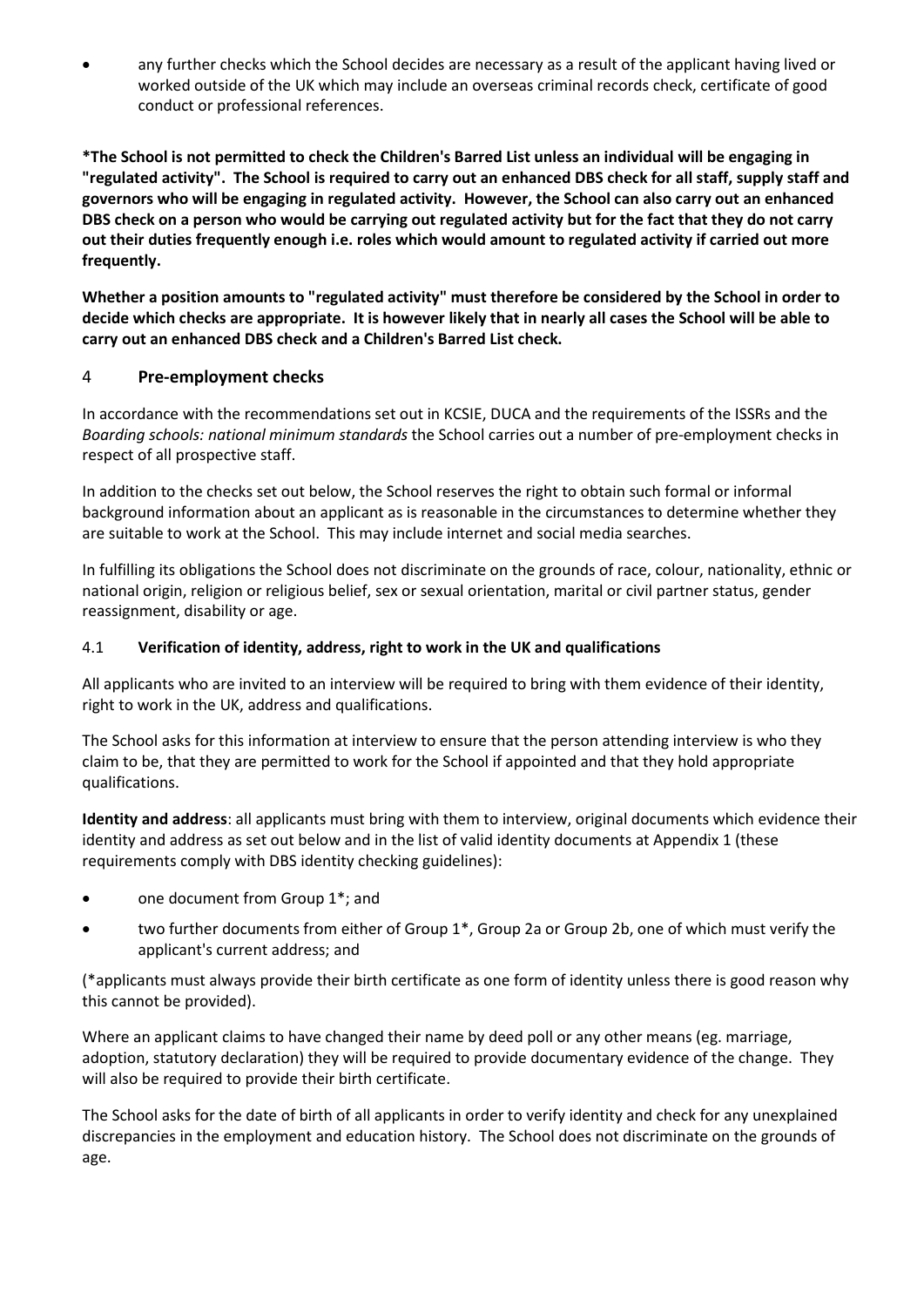**Right to work in the UK**: all applicants must also bring to interview a valid form of evidence which confirms their right to work in the UK. Valid forms of evidence can be found in the Home Office 'Right to Work Checklist': (Right to work checklist (publishing.service.gov.uk)).

The School will check this evidence in accordance with the Home Office 'Code of Practice on preventing illegal working: Civil penalty scheme for employers: 1 July 2021' (Code of practice on preventing illegal working (publishing.service.gov.uk)).

**Qualifications**: all applicants must also bring to interview original documents which evidence any educational and professional qualifications referred to in their application form and / or which the School requests.

#### 4.2 **References**

The School will seek to take up references on short listed applicants prior to interview, wherever possible. References may however be taken up after interview by exception / agreement.

Please note that no questions will be asked about health or medical fitness prior to any offer of employment being made.

All offers of employment will be subject to the receipt of a minimum of two references which are considered satisfactory by the School. One of the references must be from the applicant's current or most recent employer. If the current / most recent employment does / did not involve work with children, then the second reference should be from the employer with whom the applicant most recently worked with children. Neither referee should be a relative or someone known to the applicant solely as a friend.

All referees will be asked whether they believe the applicant is suitable for the job for which they have applied and whether they have any reason to believe that the applicant is unsuitable to work with children. All referees will be sent a copy of the job description and person specification for the role for which the applicant has applied. If the referee is a current or previous employer, they will also be asked to confirm the following:

- the applicant's dates of employment, salary, job title / duties, reason for leaving, performance, sickness\* and disciplinary record
- whether the applicant has ever been the subject of disciplinary procedures involving issues related to the safety and welfare of children (including any in which the disciplinary sanction has expired), except where the issues were deemed to have resulted from allegations which were found to be unsubstantiated, unfounded, false or malicious
- whether any allegations or concerns have been raised about the applicant that relate to the safety and welfare of children or young people or behaviour towards children or young people, except where the allegation or concerns were found to be unsubstantiated, unfounded, false or malicious
- whether the applicant could be considered to be involved in "extremism" (see the definition of "extremism" at section [7](#page-11-0) below).

(\*questions about health or sickness records will only be included in reference requests sent out after the offer of employment has been made.)

The School will only accept references obtained directly from the referee and it will not rely on references or testimonials provided by the applicant or on open references or testimonials.

The School will compare all references with any information given on the application form. Any discrepancies or inconsistencies in the information will be taken up with the applicant and the relevant referee before any appointment is confirmed.

Where a reference is not received prior to interview it will be reviewed upon receipt. Any discrepancies identified between the reference and the application form and/or the interview assessment form will be considered by the School. The applicant may be asked to provide further information or clarification before an appointment can be confirmed.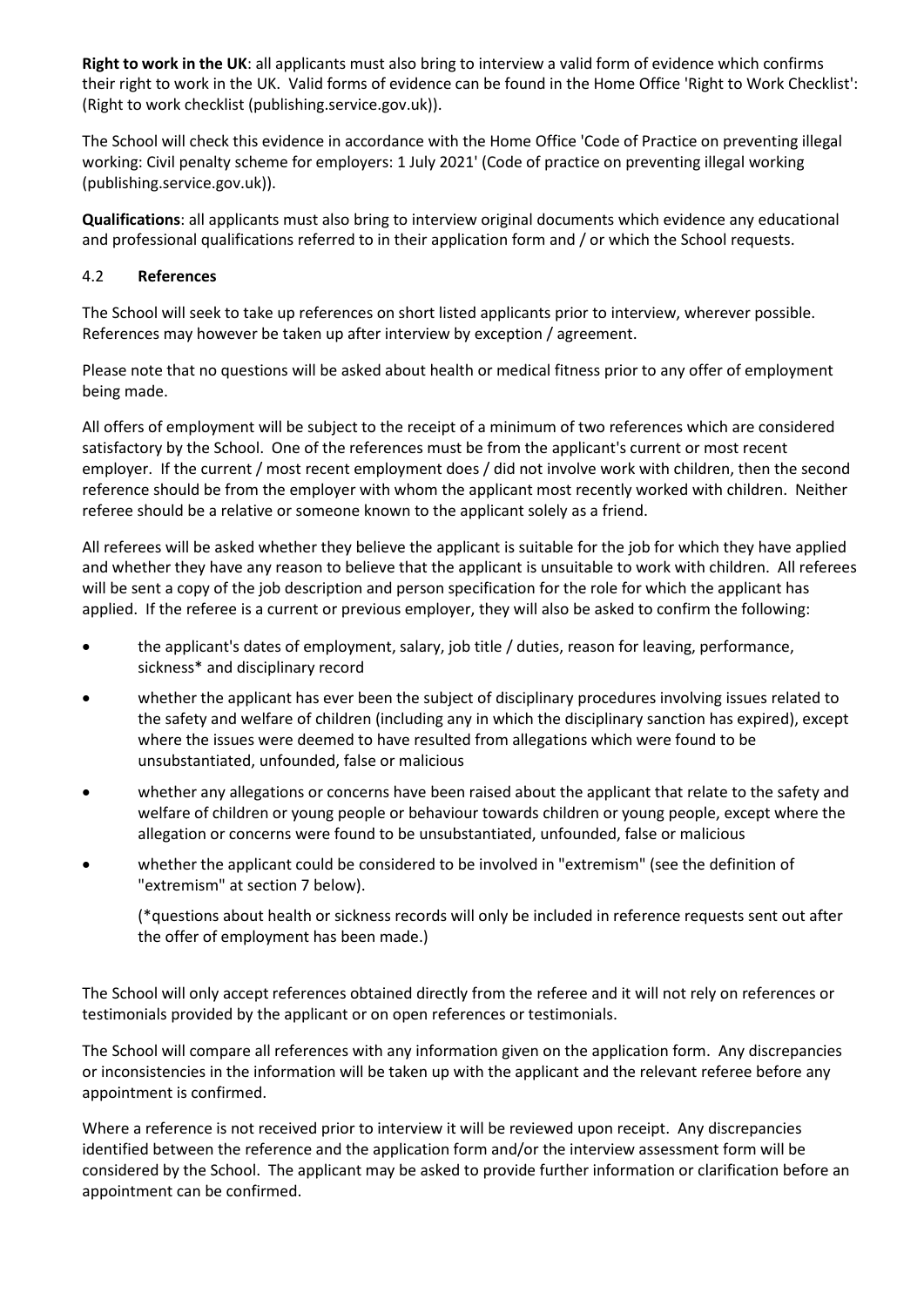If factual references are received i.e. those which contain limited information such as job title and dates of employment, this will not necessarily disadvantage an applicant although additional references may be sought before an appointment can be confirmed.

The School may at its discretion make telephone contact with any referee to verify the details of the written reference provided.

The School treats all references given or received as confidential which means that the applicant will not usually be provided with a copy.

#### **All references received from a school must be countersigned by the Head of that school**.

All internal candidates who apply for a new role at the School will have their application assessed in accordance with this procedure. References may be taken up on internal candidates as part of the application process and can be provided by colleagues as the School will be the most recent employer and will previously have taken up references from past employers.

#### 4.3 **Criminal records checks**

Prior to 29 May 2013 an enhanced disclosure contained details of all convictions on record (including those which are defined as "spent" under the Rehabilitation of Offenders Act 1974) together with details of any cautions, reprimands or warnings held on the Police National Computer. It could also contain non-conviction information from local police records which a chief police officer considered relevant to the role applied for at the School.

#### <span id="page-5-0"></span>4.3.1 **DBS filtering rules**

With effect from 29 May 2013 the DBS commenced the filtering and removal of certain specified information relating to old and minor criminal offences from all criminal records disclosures. The filtering rules developed by the DBS and the Home Office designate certain spent convictions and cautions as "protected". "Protected" convictions and cautions are not included in a DBS certificate and job applicants are not required to disclose them during the recruitment process. It is unlawful for an employer to take into account a conviction or caution that should not have been disclosed. If a protected conviction or caution is inadvertently disclosed to the School during the recruitment process it must be disregarded when making a recruitment decision.

A conviction will always be disclosable if it was imposed for a "specified offence" committed at any age. A caution issued for a "specified offence" committed over the age of 18 will always be disclosable. However, a caution issued for a "specified offence" committed under the age of 18 is never disclosable. "Specified offences" are usually of a serious violent or sexual nature, or are relevant for safeguarding children and vulnerable adults. The list of "specified offences" can be found at:

# [https://www.gov.uk/government/publications/dbs-list-of-offences-that-will-never-be-filtered-from-a](https://www.gov.uk/government/publications/dbs-list-of-offences-that-will-never-be-filtered-from-a-criminal-record-check)[criminal-record-check](https://www.gov.uk/government/publications/dbs-list-of-offences-that-will-never-be-filtered-from-a-criminal-record-check)

The filtering rules have recently been updated and work as follows:

#### **For those aged 18 or over at the time of an offence**

A spent criminal conviction for an offence committed in the United Kingdom when a person was over the age of 18 will not be disclosed in a DBS certificate (and does not have to be disclosed by the job applicant) if:

- (a) eleven years have elapsed since the date of the conviction;
- (b) it did not result in a custodial sentence; and
- (c) it was not imposed for a "specified offence".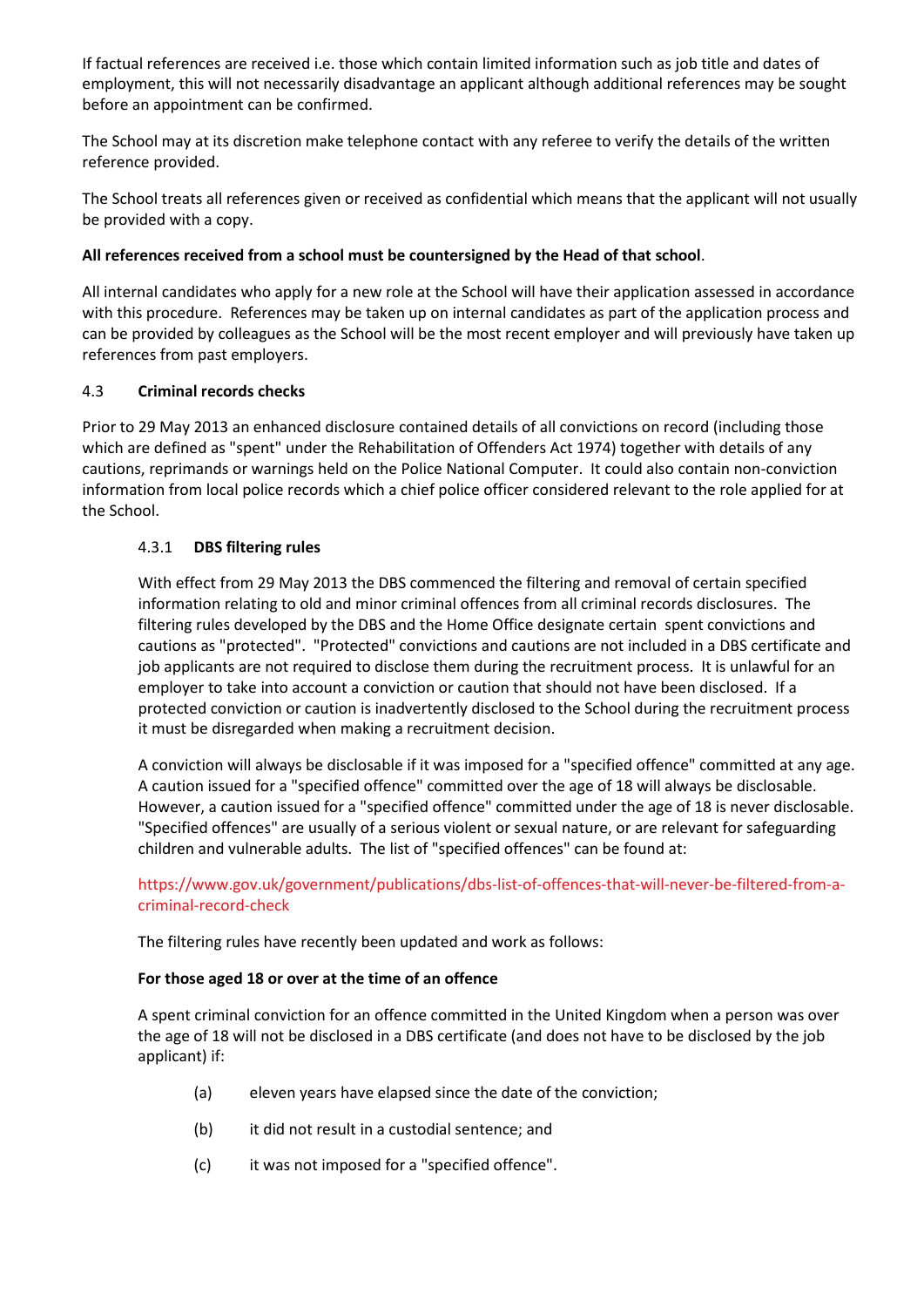A spent caution for an offence committed when a person was over the age of 18 will not be disclosed in a DBS certificate (and does not have to be disclosed by a job applicant) if:

- (a) six years have elapsed since the date it was issued; and
- (b) it was not issued for a "specified offence".

#### **For those aged under 18 at the time of an offence**

A spent conviction for an offence committed when a person was under the age of 18 will not be disclosed in a DBS certificate (and does not have to be disclosed by a job applicant) if:

- (a) five and a half years have elapsed since the date of the conviction;
- (b) it did not result in a custodial sentence; and
- (c) it was not imposed for a "specified offence".

A caution issued for an offence committed when a person was under the age of 18 will never be disclosed in a DBS certificate (and does not have to be disclosed by a job applicant).

#### <span id="page-6-0"></span>4.3.2 **Regulated activity**

The School applies for an enhanced disclosure from the DBS and a check of the Children's Barred List (now known as an Enhanced Check for Regulated Activity) in respect of all positions at the School which amount to "regulated activity" as defined in the Safeguarding Vulnerable Groups Act 2006 (as amended). The purpose of carrying out an Enhanced Check for Regulated Activity is to identify whether an applicant is barred from working with children by inclusion on the Children's Barred List and to obtain other relevant suitability information. Any position undertaken at, or on behalf of the School will amount to "regulated activity" if it is carried out:

- (a) frequently, meaning once a week or more; or
- (b) overnight, meaning between 2.00 am and 6.00 am; or
- (c) satisfies the "period condition", meaning four times or more in a 30-day period; and
- (d) provides the opportunity for contact with children.

Roles which are carried out on an unpaid / voluntary basis will only amount to regulated activity if, in addition to the above, they are carried out on an unsupervised basis.

It is for the School to decide whether a role amounts to "regulated activity" taking into account all the relevant circumstances. However, nearly all posts at the School amount to regulated activity. Limited exceptions could include an administrative post undertaken on a temporary basis in the School office outside of term time or voluntary posts which are supervised.

#### 4.3.3 **The DBS disclosure certificate**

The DBS issues the DBS disclosure certificate to the subject of the check only, rather than to the School. It is a condition of employment with the School that the **original** disclosure certificate is provided to the School within two weeks of it being received by the applicant. Original certificates should not be sent by post. A convenient time and date for bringing the certificate into the School should be arranged with the HR Department as soon as it has been received. Applicants who are unable to attend at the School to provide the certificate are required to send in a certified copy by post or email within two weeks of the original disclosure certificate being received. Certified copies must be sent to the HR Department. Where a certified copy is sent, the original disclosure certificate must still be provided on the first working day. Employment will remain conditional upon the original certificate being provided and it being considered satisfactory by the School.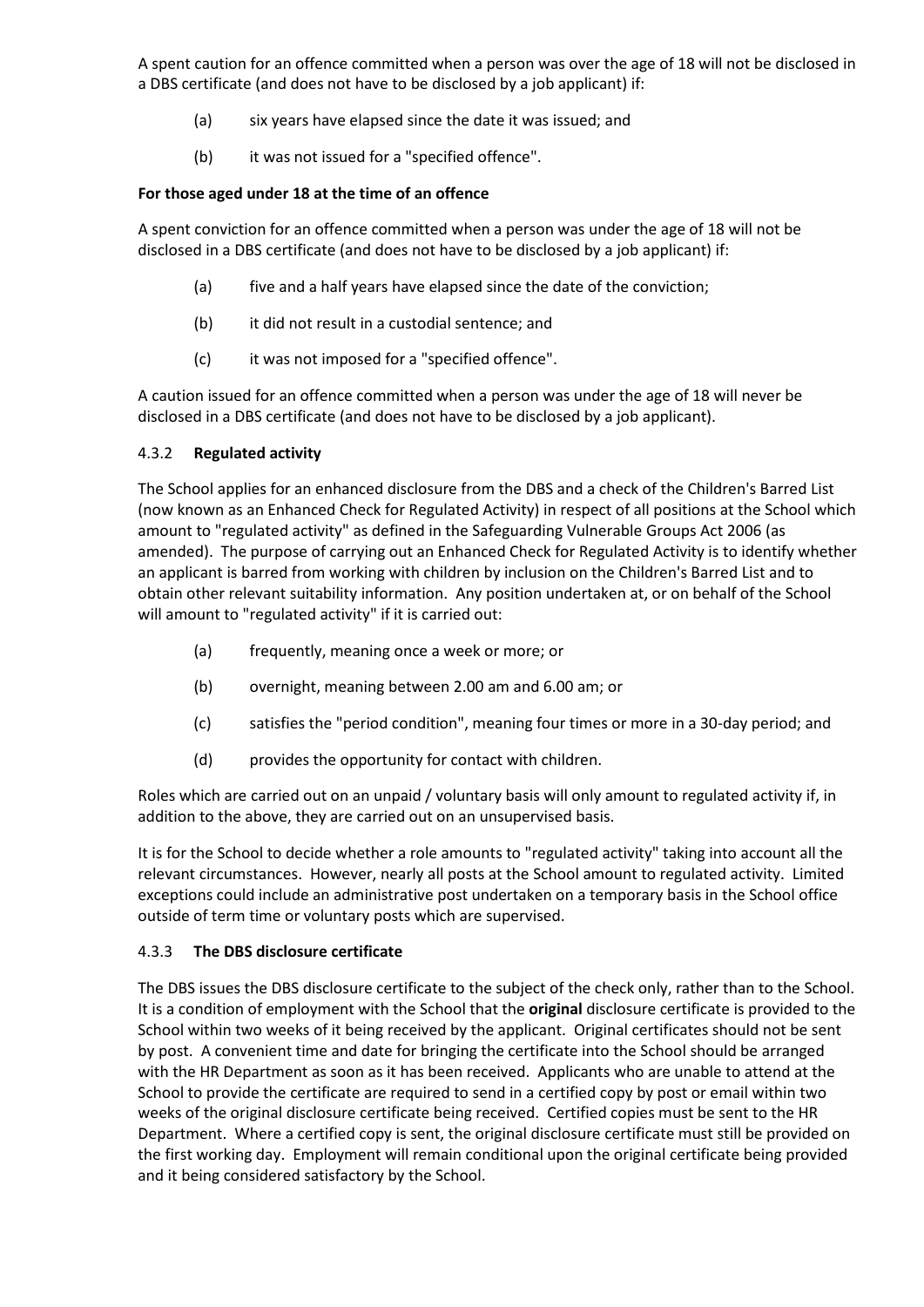#### 4.3.4 **Starting work pending receipt of the DBS disclosure**

If there is a delay in receiving a DBS disclosure the Head has discretion to allow an individual to begin work pending receipt of the disclosure certificate. This will only be allowed if all other checks, including a clear check of the Children's Barred List (where the position amounts to regulated activity), have been completed and once appropriate supervision has been put in place.

#### 4.3.5 **Applicants with periods of overseas residence**

DBS checks will still be requested for applicants with recent periods of overseas residence and those with little or no previous UK residence. The School will take into account the "DBS unusual addresses guide" in such circumstances.

For applicants who are living overseas, or who have lived overseas previously, obtaining a DBS certificate may be insufficient to establish their suitability to work at the School. In such cases the applicant will be required to provide additional information about their suitability from the country (or countries) in which they have lived. The School's policy is to request such information from each overseas country in which the applicant has lived for a period of three months or more in the previous five years.

When requesting such information the School has regard to relevant government guidance and will therefore always require the applicant to apply for a formal check from the country in question i.e. a criminal records check (or equivalent) or a certificate of good conduct.

The School recognises that formal checks are not available from some countries, that they can be significantly delayed or that a response may not be provided. In such circumstances the School will seek to obtain further information from the country in question, such as a reference from any employment undertaken in that country.

In addition, where an applicant for a teaching position has worked as a teacher outside of the UK, the School will ask the applicant to obtain from the professional regulating authority of the teaching profession in each country in which they have worked as a teacher, evidence which confirms that they have not imposed any sanctions or restrictions on the applicant and that they are not aware of any reason why the applicant may be unsuitable to work as a teacher. The School will also ask shortlisted applicants (and their referees) to disclose whether they have ever been referred to, or are the subject of a sanction issued by, the regulator of the teaching profession in the countries in which they have carried out teaching work.

Sanctions and restrictions issued by the regulating authority of another country will not prevent a person from working as a teacher at the School. However, the School will take all relevant information into account in determining whether an applicant is suitable to work at the School.

The School may allow an applicant to commence work pending receipt of a formal check from a particular country if it has received a reference and/or letter of professional standing from that country and considers the applicant suitable to start work. Decisions on suitability will be based on all of the information that has been obtained during the recruitment process. Unless expressly waived by the School, continued employment will remain conditional upon the School being provided with the outcome of the formal check and it being considered satisfactory.

If no information is available from a particular country the School may allow an applicant to commence work if they are considered suitable based on all of the information that has been obtained during the recruitment process.

The School will take proportionate risk-based decisions on a person's suitability in these circumstances. All suitability assessments must be documented and retained on file

If the formal check is delayed and the School is not satisfied about the applicant's suitability in the absence of that information, the applicant's proposed start date may be delayed until the formal check is received.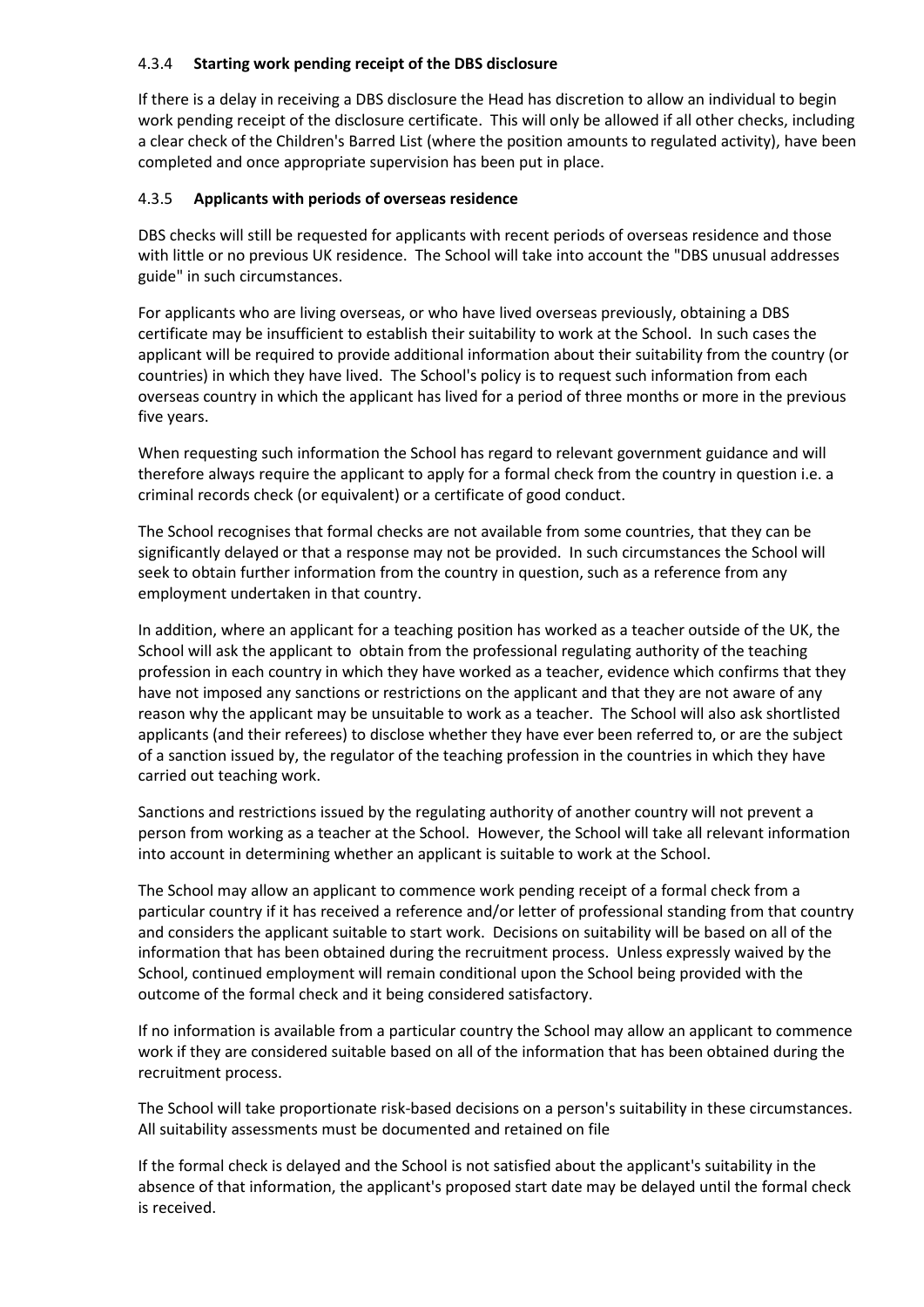#### 4.4 **Prohibition from teaching check**

The School is required to check whether staff who carry out "teaching work" are prohibited from doing so. The School uses the Teaching Regulation Agency Teacher Services system to check whether successful applicants are the subject of a prohibition, or interim prohibition order issued by a professional conduct panel on behalf of the Teaching Regulation Agency.

In addition the School asks all shortlisted applicants to declare whether they have ever been referred to, or are the subject of a sanction, restriction or prohibition issued by, the Teaching Regulation Agency or other equivalent body in the UK.

Where an applicant is not currently prohibited from teaching but has been the subject of a referral to, or hearing before, the Teaching Regulation Agency (or other equivalent body), whether or not that resulted in the imposition of a sanction, or where a sanction has lapsed or been lifted, the School will consider whether the facts of the case render the applicant unsuitable to work at the School.

The School applies the definition of "teaching work" set out in the Teachers' Disciplinary (England) Regulations 2012, which state that the following activities amount to "teaching work":

- planning and preparing lessons and courses for pupils
- delivering lessons to pupils
- assessing the development, progress and attainment of pupils; and
- reporting on the development, progress and attainment of pupils.

The above activities do not amount to "teaching work" if they are supervised by a qualified teacher or other person nominated by the Head. If in any doubt or if the applicant has taught previously, or may teach in future, the check will be undertaken, including for sports coaches.

# 4.5 **Prohibition from management check**

The School is required to check whether any applicant for a management position is subject to a direction under section 128 of the Education and Skills Act 2008 which prohibits, disqualifies or restricts them from being involved in the management of an independent school (a **section 128 direction**).

The School will carry out checks for section 128 directions when appointing applicants into management positions from both outside the School and by internal promotion.

This check applies to appointments to the following positions made on or after 12 August 2015:

- Head
- teaching posts on the senior leadership team
- teaching posts which carry a departmental head role; and
- support staff posts on the senior leadership team

The School will assess on a case by case basis whether the check should be carried out when appointments are made to teaching and support staff roles which carry additional responsibilities.

All individuals who are appointed to the governing body will be subject to a section 128 direction check.

The relevant information is contained in the enhanced DBS disclosure certificate (which the School obtains for all posts at the School that amount to regulated activity). It can also be obtained through the Teaching Regulation Agency Teacher Services system. The School will use either, or both, methods to obtain this information.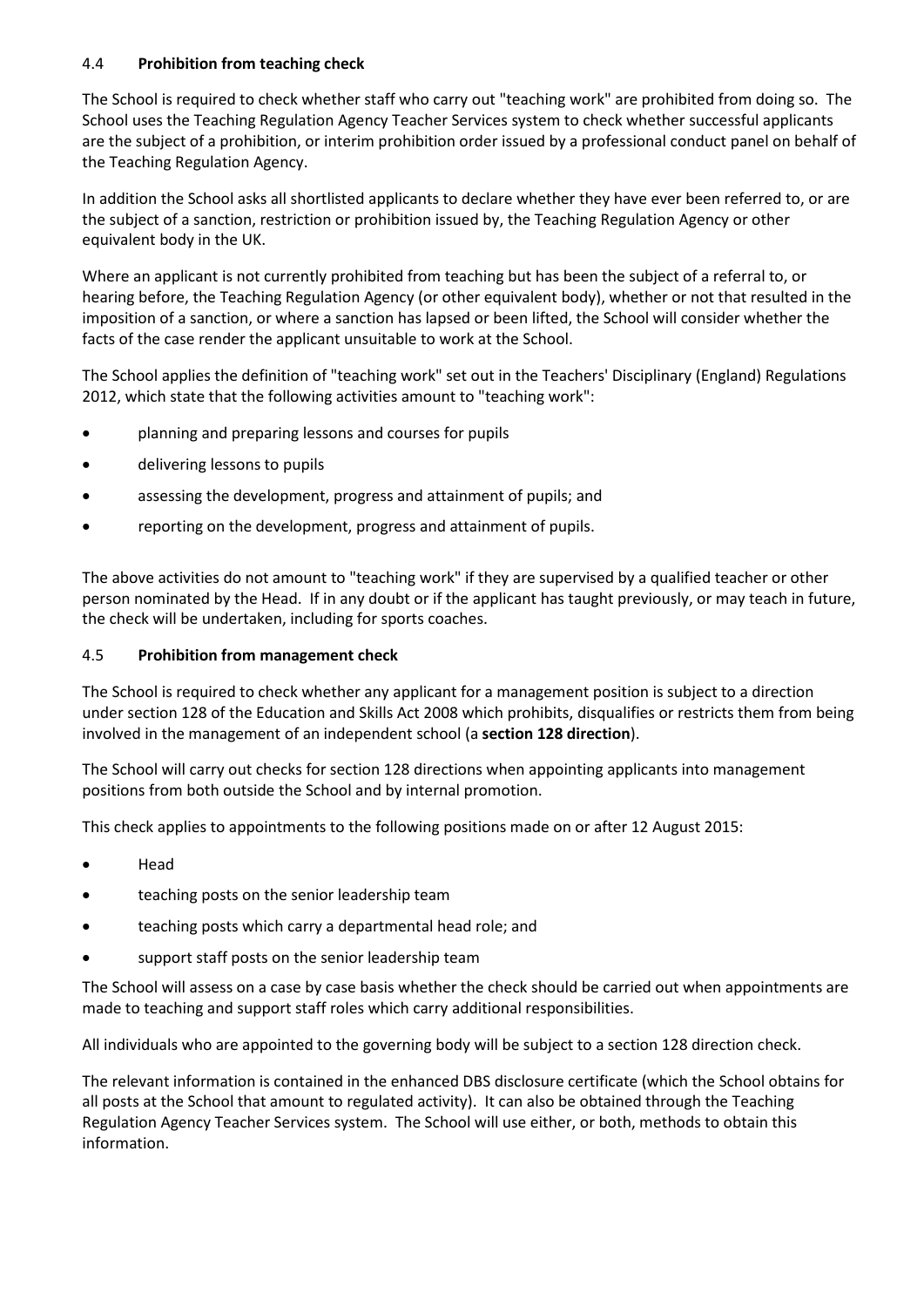In addition the School asks all shortlisted applicants to declare whether they have ever been the subject of a referral to the Department for Education, or are subject to a section 128 direction or any other sanction which prohibits, disqualifies or restricts them from being involved in the management of an independent school.

Where an applicant is not currently prohibited from management but has been the subject of a referral to, or hearing before, the Department for Education or other appropriate body, whether or not that resulted in the imposition of a section 128 direction or other sanction, or where a section 128 direction or other sanction has lapsed or been lifted, the School will consider whether the facts of the case render the applicant unsuitable to work at the School.

# <span id="page-9-0"></span>4.6 **Disqualification from acting as a charity trustee or senior manager**

# 4.6.1 **Background**

Under the Charities Act 2011 it is a criminal offence for a person to act as a trustee or senior manager of a charity when disqualified from doing so. The Charities Act 2011 sets out the grounds on which a person can be disqualified from acting as a trustee or senior manager. These include various spent and unspent criminal offences and other sanctions.

# 4.6.2 **Who is covered**

A person is considered to be a charity trustee if they are one of the people who have general control and management of the administration of the charity. In an independent school the trustees will typically be the governors of the school.

Senior managers include those employees who report directly to the charity trustees or have responsibility for the overall management and control of the charity's finances. At the School the disqualification rules will be applicable to all governors, the Head / Principal, Bursar and potentially other senior staff who report directly to the governors.

There is no single list or register that covers all of the disqualification criteria and the School therefore adopts a pragmatic approach to checking whether a person is disqualified. This is achieved by the use of a self-declaration form and the checking of relevant publicly accessible registers.

# 4.6.3 **Self-declaration**

All those who are covered by the disqualification rules are required to complete a self-declaration form to confirm whether, to the best of their knowledge, they are subject to any of the disqualification criteria.

A failure to disclose relevant information, or the provision of false information, which subsequently comes to the School's attention may result in the termination of an appointment as a governor or senior manager or the withdrawal of an offer of employment and may also amount to a criminal offence.

All those who are required to complete a self-declaration form are also under an ongoing duty to inform the School if there is a change in their circumstances that results or may result in them becoming disqualified from acting as a governor or senior manager.

# 4.6.4 **Checks by the School**

To ensure that it has accurate and up to date information the School will also check the following registers in respect of each governor and senior manager who is already in post or is appointed in future:

- (a) the Bankruptcy and Insolvency Register;
- (b) the register of disqualified directors maintained by Companies House; and
- (c) and the register of persons who have been removed as a charity trustee.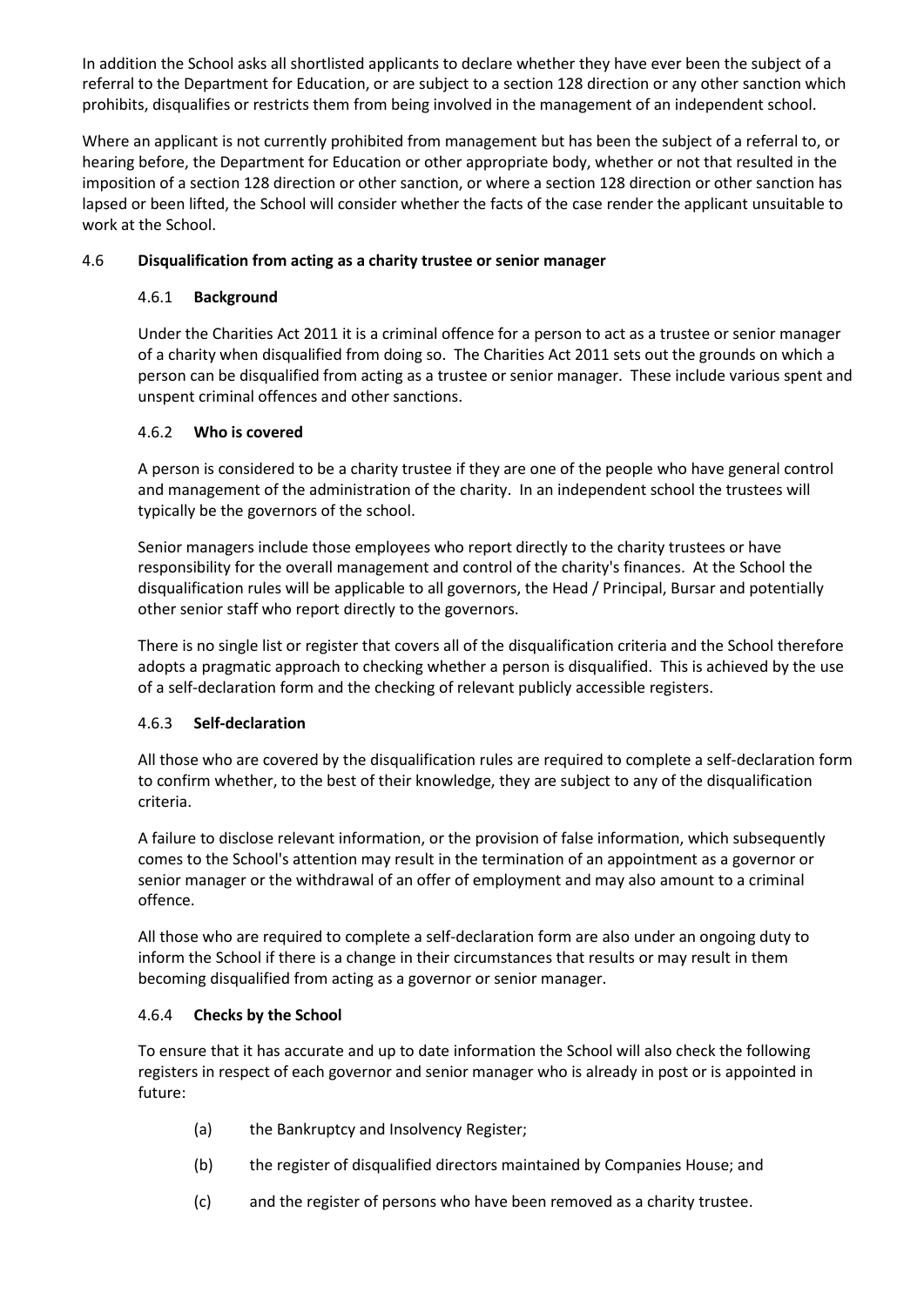#### 4.6.5 **Waiver**

A person who discloses that one or more of the disqualification criteria is applicable to them may apply to the Charity Commission for a waiver of the disqualification.

The School may at its absolute discretion withdraw an offer of employment for a senior manager or cease or terminate an appointment to the governing body if a waiver application becomes necessary or is rejected by the Charity Commission. The School is under no obligation to await the outcome of a Charity Commission waiver application before taking such action.

#### <span id="page-10-0"></span>4.7 **Medical fitness**

The School is legally required to verify the medical fitness of anyone to be appointed to a post at the School, after an offer of employment has been made but before the appointment can be confirmed.

Successful applicants will be required to sign a declaration of medical fitness confirming that there are no reasons, on grounds of mental or physical health, why they should not be able to discharge the responsibilities required by the role. If an applicant prefers to discuss this with the School instead, or to attend an occupational health assessment to consider their fitness for the role, they should contact the HR Department so that appropriate arrangements can be made.

The School is aware of its duties under the Equality Act 2010. No job offer will be withdrawn without first consulting with the applicant, obtaining medical evidence, considering reasonable adjustments and suitable alternative employment.

# 5 **Contractors and agency staff**

The School must complete the same checks for contractors (and their employees) undertaking regulated activity at the School as it does for its own employees. The School requires written confirmation from the contractor that it has completed these checks on all of those individuals whom it intends will work at the School before any such individual can commence work at the School.

Agencies who supply staff to the School must also complete the pre-employment checks which the School would otherwise complete for its staff. Again, the School requires confirmation that these checks have been completed before an individual can commence work at the School.

The School will independently verify the identity of individuals supplied by contractors or an agency in accordance with sectio[n 4.1](#page-3-0) above and requires the provision of the DBS disclosure certificate before those individuals can commence work at the School.

# 6 **Volunteers**

The School will request an enhanced DBS disclosure and Children's Barred List information on all volunteers undertaking regulated activity with pupils at or on behalf of the School (the definition of regulated activity set out in section [4.3.2](#page-6-0) above will be applied to all volunteers).

The School will request an enhanced DBS disclosure without Children's Barred List information on all volunteers who do not undertake regulated activity. This is likely to be because their volunteering duties are subject to regular, day to day supervision by a fully checked member of staff or by a volunteer who the School has deemed appropriate to supervise and ensure the safety of those pupils in their care.

Under no circumstances will the School permit an unchecked volunteer to have unsupervised contact with pupils.

Whilst volunteers play an important role and are often seen by children as being safe and trustworthy adults, the nature of voluntary roles varies, so the School will undertake a written risk assessment and use its professional judgement and experience when deciding what checks, if any, are required.

It is the School's policy that a new DBS certificate is required for volunteers who will engage in regulated activity but who have not been involved in any activities with the School for three consecutive months or more.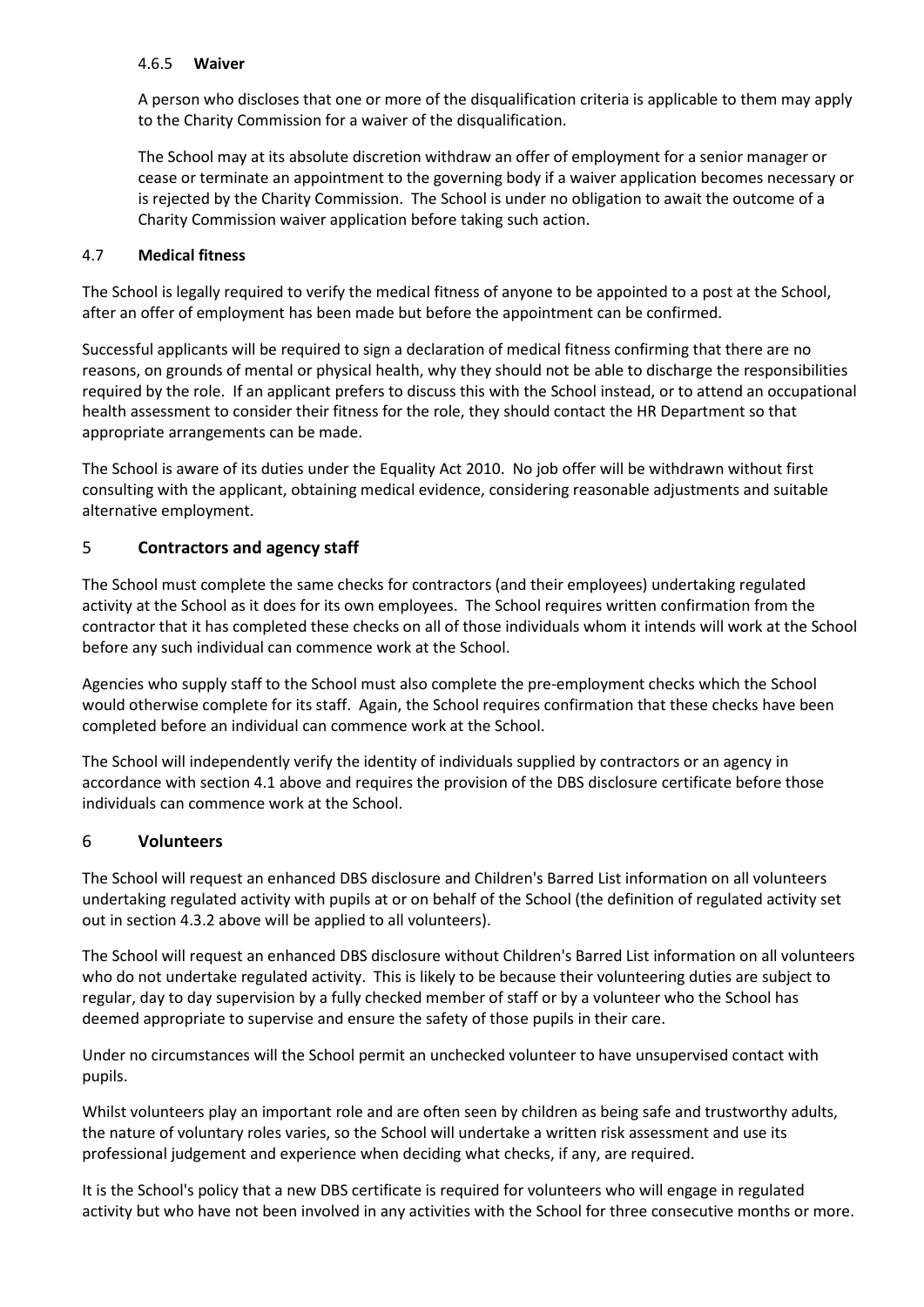Those volunteers who are likely to be involved in activities with the School on a regular basis may be required to sign up to the DBS update service as this permits the School to obtain up to date criminal records information without delay prior to each new activity in which a volunteer participates.

In addition the School will seek to obtain such further suitability information about a volunteer as it considers appropriate in the circumstances. This may include (but is not limited to the following):

- formal or informal information provided by staff, parents and other volunteers
- character references from the volunteer's place of work or any other relevant source; and
- an informal safer recruitment interview.

# <span id="page-11-0"></span>7 **Visiting speakers and the Prevent Duty**

The Prevent Duty Guidance requires the School to have clear protocols for ensuring that any visiting speakers, whether invited by staff or by pupils, are suitable and appropriately supervised.

The School is not permitted to obtain a DBS disclosure or Children's Barred List information on any visiting speaker who does not engage in regulated activity at the School or perform any other regular duties for or on behalf of the School.

All visiting speakers will be subject to the School's Prevent Fundamental British Values and Visiting Speakers Policy. This will include signing in and out at Reception, the wearing of a visitor's badge at all times and being escorted by a fully vetted member of staff between appointments.

The School will also obtain such formal or informal background information about a visiting speaker as is reasonable in the circumstances to decide whether to invite and / or permit a speaker to attend the School. In doing so the School will always have regard to the visitors' policy, the Prevent Duty Guidance and the definition of "extremism" set out in KCSIE which states:

"*"Extremism" is vocal or active opposition to fundamental British values, including democracy, the rule of law, individual liberty and mutual respect and tolerance of different faiths and beliefs. We also include in our definition of extremism calls for the death of members of our armed forces, whether in this country or overseas. Terrorist groups very often draw on extremist ideas developed by extremist organisations.*"

In fulfilling its Prevent Duty obligations the School does not discriminate on the grounds of race, colour, nationality, ethnic or national origin, religion or religious belief, sex or sexual orientation, marital or civil partner status, gender reassignment, disability or age.

# 8 **Policy on recruitment of ex-offenders**

# 8.1 **Background**

The School will not unfairly discriminate against any applicant for employment on the basis of conviction or other details disclosed. The School makes appointment decisions on the basis of merit and ability. If an applicant has a criminal record this will not automatically bar them from employment with the School. Each case will be decided on its merits in accordance with the objective assessment criteria set out in paragraph [8.2](#page-12-0) below.

All positions within the School are exempt from the provisions of the Rehabilitation of Offenders Act 1974. All applicants must therefore declare all previous convictions and cautions, including those which would normally be considered "spent" except those received for an offence committed in the United Kingdom if it has been filtered in accordance with the DBS filtering rules (see section [4.3.1](#page-5-0) above).

A failure to disclose a previous conviction (which should be declared) may lead to an application being rejected or, if the failure to disclose is discovered after employment has started, may lead to summary dismissal on the grounds of gross misconduct. A failure to disclose a previous conviction may also amount to a criminal offence.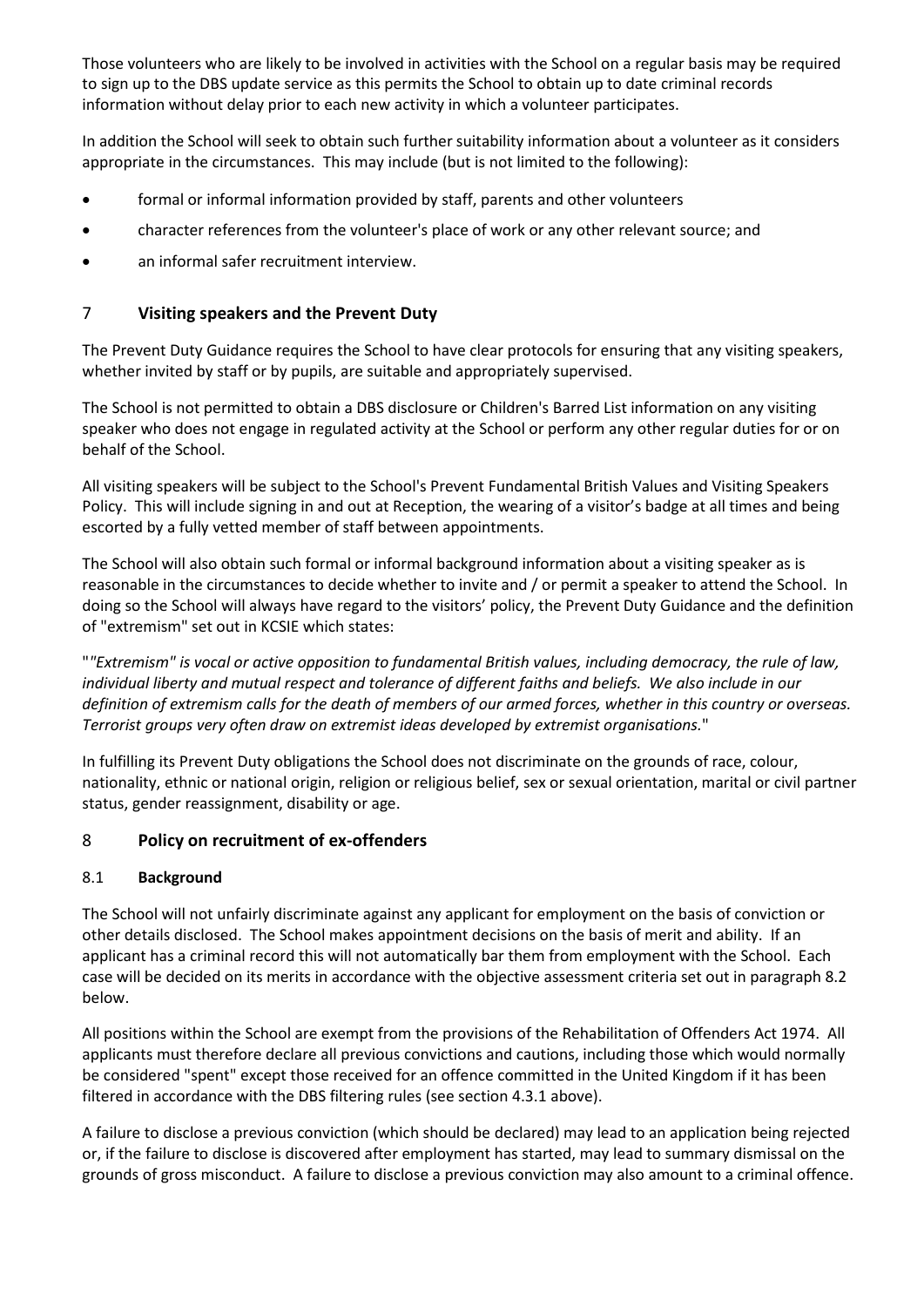It is unlawful for the School to employ anyone who is barred from working with children. It is a criminal offence for any person who is barred from working with children to apply for a position at the School. The School will make a report to the police and / or the DBS if:

- it receives an application from a barred person
- it is provided with false information in, or in support of an applicant's application; or
- it has serious concerns about an applicant's suitability to work with children.

# <span id="page-12-0"></span>8.2 **Assessment criteria**

In the event that relevant information (whether in relation to previous convictions or otherwise) is volunteered by an applicant during the recruitment process or obtained through a disclosure check, the School will consider the following factors before reaching a recruitment decision:

- whether the conviction or other matter revealed is relevant to the position in question
- the seriousness of any offence or other matter revealed
- the length of time since the offence or other matter occurred
- whether the applicant has a pattern of offending behaviour or other relevant matters
- whether the applicant's circumstances have changed since the offending behaviour or other relevant matters; and
- the circumstances surrounding the offence and the explanation(s) offered by the applicant.

If the post involves regular contact with children, it is the School's normal policy to consider it a high risk to employ anyone who has been convicted at any time of any the following offences:

- murder, manslaughter, rape, other serious sexual offences, grievous bodily harm or other serious acts of violence; or
- serious class A drug related offences, robbery, burglary, theft, deception or fraud.

If the post involves access to money or budget responsibility, it is the School's normal policy to consider it a high risk to employ anyone who has been convicted at any time of robbery, burglary, theft, deception or fraud.

If the post involves some driving responsibilities, it is the School's normal policy to consider it a high risk to employ anyone who has been convicted of drink driving within the last ten years.

# 8.3 **Assessment procedure**

In the event that relevant information (whether in relation to previous convictions or otherwise) is volunteered by an applicant during the recruitment process or obtained through a disclosure check, the School will carry out a risk assessment by reference to the criteria set out above. The assessment form must be signed by the Head or Director of Finance & Strategy of the School before a position is offered or confirmed.

If an applicant wishes to dispute any information contained in a disclosure, they may do so by contacting the DBS. In cases where the applicant would otherwise be offered a position were it not for the disputed information, the School may, where practicable and at its discretion, defer a final decision about the appointment until the applicant has had a reasonable opportunity to challenge the disclosure information.

# 8.4 **Retention and security of disclosure information**

The School's policy is to observe the guidance issued or supported by the DBS on the use of disclosure information.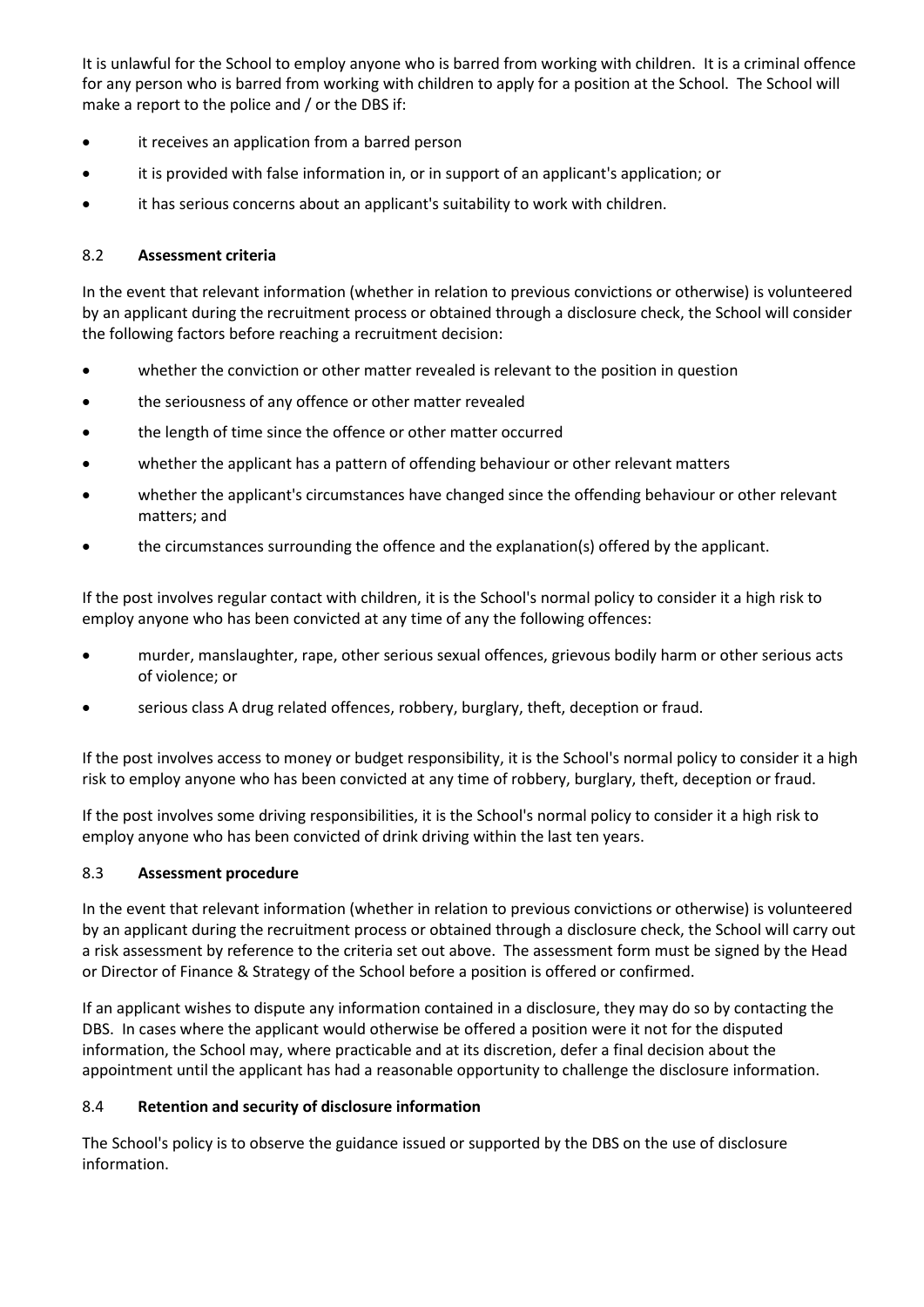# 9 **Whistleblowing and exit interviews**

All staff are expected and encouraged to raise concerns they have, whether related to the safeguarding and welfare of pupils, the conduct of staff or other matters, during the course of their employment in accordance with the School's polices (including the Whistleblowing Policy, the Safeguarding Policy and the Professional Conduct Policy). All staff receive training so that they understand the School's expectations. Safeguarding children is at the centre of the School's culture and is accordingly considered formally during staff performance development reviews and appraisal and finally at an exit interview which is held with all leavers.

# 10 **Referrals to the DBS and Teaching Regulation Agency**

This policy is primarily concerned with the promotion and practice of safer recruitment. However, applicants should also be aware that the School has legal responsibilities to fulfil when employment comes to an end. In particular, the School has a legal duty to make a referral to the DBS where:

- an individual has applied for a position at the School despite being barred from working with children; and / or
- an individual has been removed by the School from working in regulated activity (whether paid or unpaid), or has resigned prior to being removed, because they have harmed, or pose a risk of harm to, a child.

The DBS will consider whether to impose sanctions on that individual which may restrict or prevent them from working with children in future.

In addition, if a teacher is dismissed because they are found to have committed serious misconduct, or they have breached the Teachers' Standards, or they resign prior to dismissal on such grounds, the School will make a referral to the Teaching Regulation Agency.

The Teaching Regulation Agency will consider whether to impose a prohibition from teaching order.

# 11 **Queries**

If an applicant has any queries on how to apply for a post at the School they should contact the HR Department.

September 2016 Revised: September 2017 Reviewed: April 2018 Reviewed: September 2019 Reviewed: September 2020 Revised: September 2021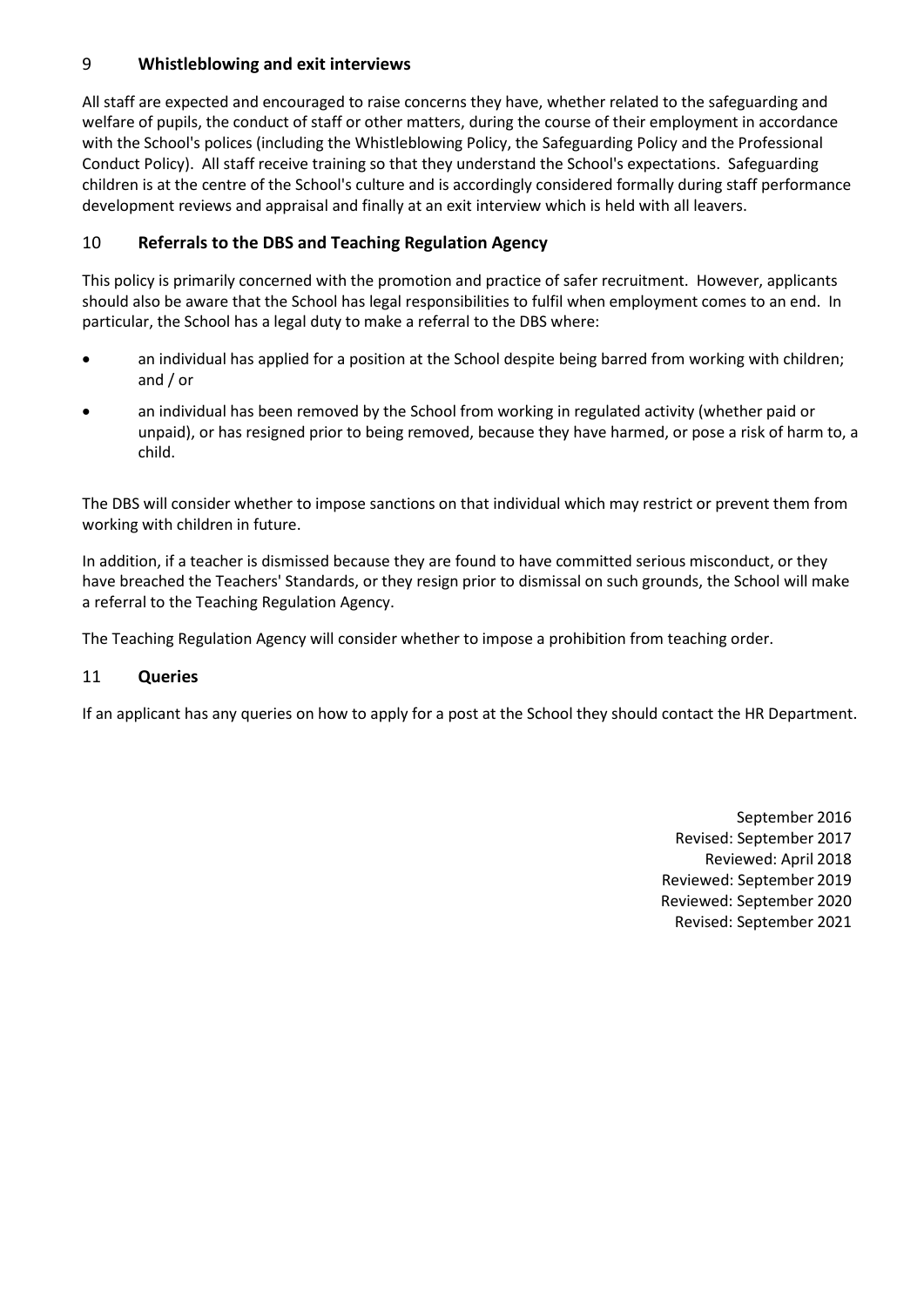# <span id="page-14-0"></span>**Appendix 1 List of valid identity documents**

#### **Group 1: primary identity documents**

- current valid passport
- biometric residence permit (UK)
- current driving licence photocard full or provisional (UK / Isle of Man and Channel Islands)
- birth certificate issued within 12 months of birth (UK, Isle of Man and Channel Islands including those issued by UK authorities overseas, such as Embassies, High Commissions and HM Forces)
- adoption certificate (UK and Channel Islands)

#### **Group 2a: trusted government documents**

- current driving licence: photocard full or provisional (all countries outside the UK excluding Isle of Man and Channel Islands)
- current driving licence: paper version if issued before 1998 full or provisional (UK / Isle of Man and Channel Islands)
- birth certificate issued after time of birth (UK, Isle of Man and Channel Islands)
- marriage / civil partnership certificate (UK and Channel Islands)
- immigration document, visa or work permit (issued by a country outside the UK. Valid only for roles whereby the applicant is living and working outside of the UK. Visa / permit must relate to the non-UK country in which the role is based)
- HM Forces ID card (UK)
- fire arms licence (UK, Channel Islands and Isle of Man)

All driving licences must be valid.